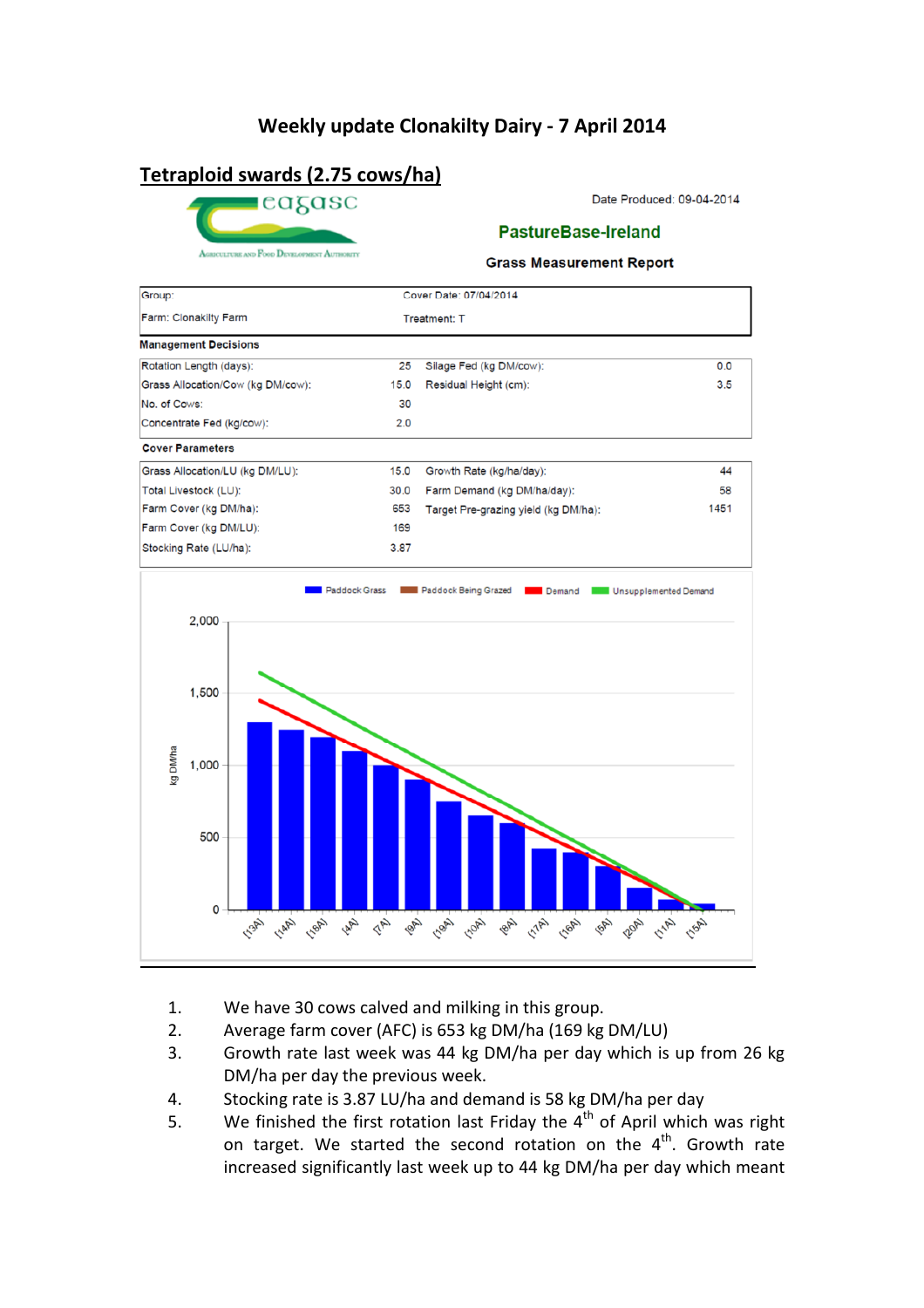that AFC also increased significantly. We have stopped 30 % of the area for first cut silage; we will top these paddocks up with fertiliser this week. Depending on how growth goes we will probably stop more area for silage in the next few weeks.

- 6. Pre-grazing yield is 1300 and we are allocating 15 kg DM of grass and 2 kg of concentrate per cow per day
- 7. To date we have spread on average 66 units of chemical nitrogen (in the form of Urea) and 10 units of organic nitrogen (slurry) across the total farmlet area.

### **Diploid swards (2.75 cows/ha)**